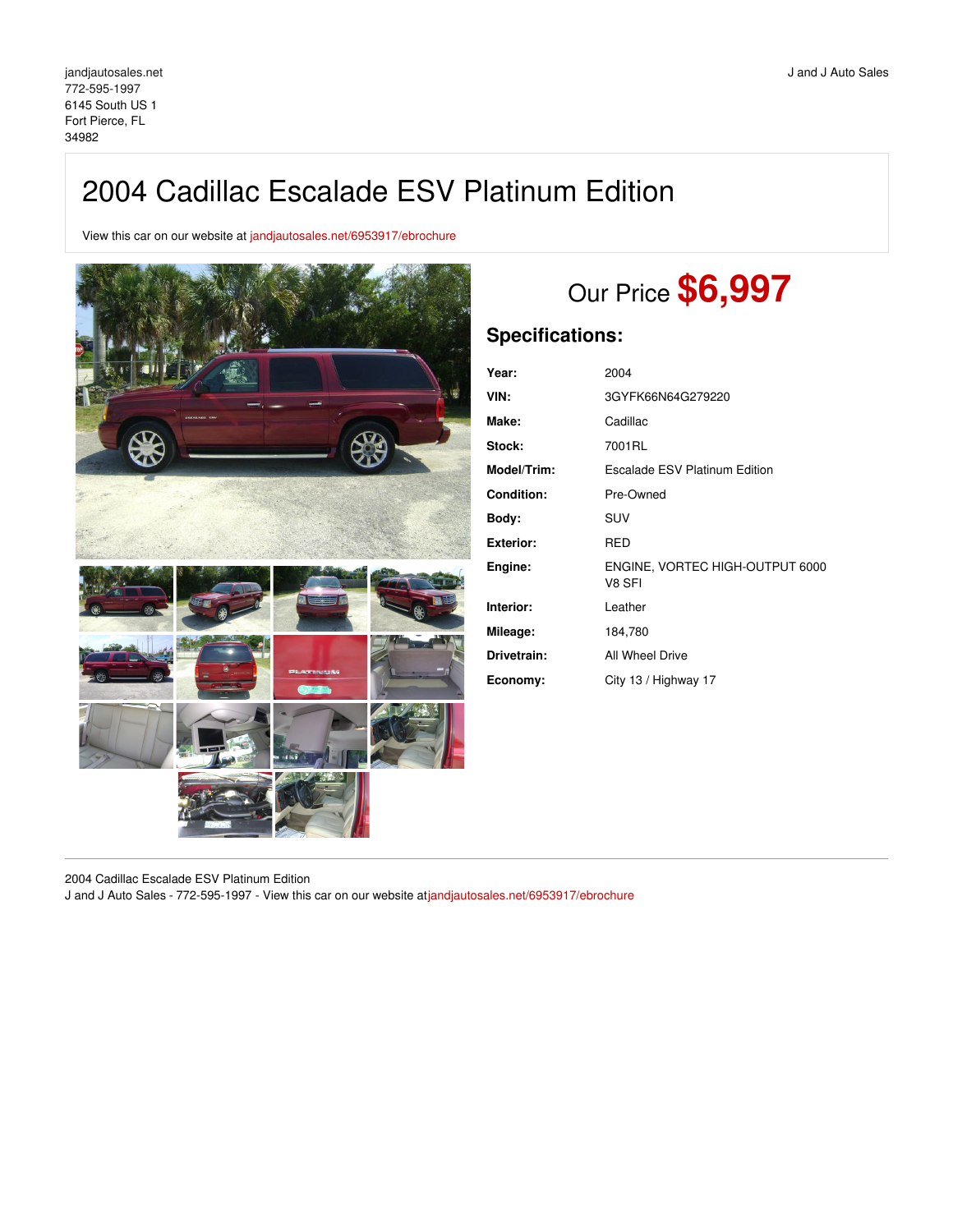

#### 2004 Cadillac Escalade ESV Platinum Edition

J and J Auto Sales - 772-595-1997 - View this car on our website at[jandjautosales.net/6953917/ebrochure](https://jandjautosales.net/vehicle/6953917/2004-cadillac-escalade-esv-platinum-edition-fort-pierce-fl-34982/6953917/ebrochure)

## **Installed Options**

#### **Interior**

- Seats, front leather seating surfaces power reclining full-feature buckets, articulating head restraints, driver and front passenger 14-position power adjusters, fold-down inboard armrests, independent heated seat cushion and seatback and cooled seat cushions and seatbacks for driver and passenger (3 settings), power lumbar and side bolsters and 2 position memory driver seat.
- Seats, middle leather seating surfaces buckets, reclining with independent heated and cooled seat cushions and seatbacks
- Seats, rear, 3rd row, bench, leather seating surfaces, 3-passenger, can be flipped forward, folded or totally removed
- Nuance leather seating surfaces
- Console, floor, includes damped-door storage covers, large storage bin, analog clock, dual heated and cooled cupholders and controls for heated and cooled first and second row seats
- Console, overhead deluxe, includes reading lights, (UG1) Universal transmitter, rear seat HVAC and sunroof controls
- Floor covering, color-keyed carpeting
- Floor mats, includes embroidered Wreath & Crest, first and second row and rear cargo area
- Steering wheel, color-keyed, wood and leather-wrapped rim with chrome accents
- Tow/haul mode selector, button located at end of shift lever
- Instrumentation, analog, includes speedometer, fuel level, voltmeter, engine temperature, oil pressure, tachometer and transmission temperature
- Driver Information Center, includes programmable personalization features such as door locking and unlocking; a trip computer that records personal and business information such as odometer mileage, average mpg, annual mileage; fuel information such as range, average economy, instant economy and engine oil life; and a message center that records up to 32 different systems including low fuel, transmission temperature, engine coolant, security, oil level, oil pressure and oil change
- Tire pressure monitor
- Windows, power, includes driver express-down and lockout features
- Door locks, power programmable with lockout protection
- Cruise control, electronic with set and resume speed, includes telltale in instrument panel cluster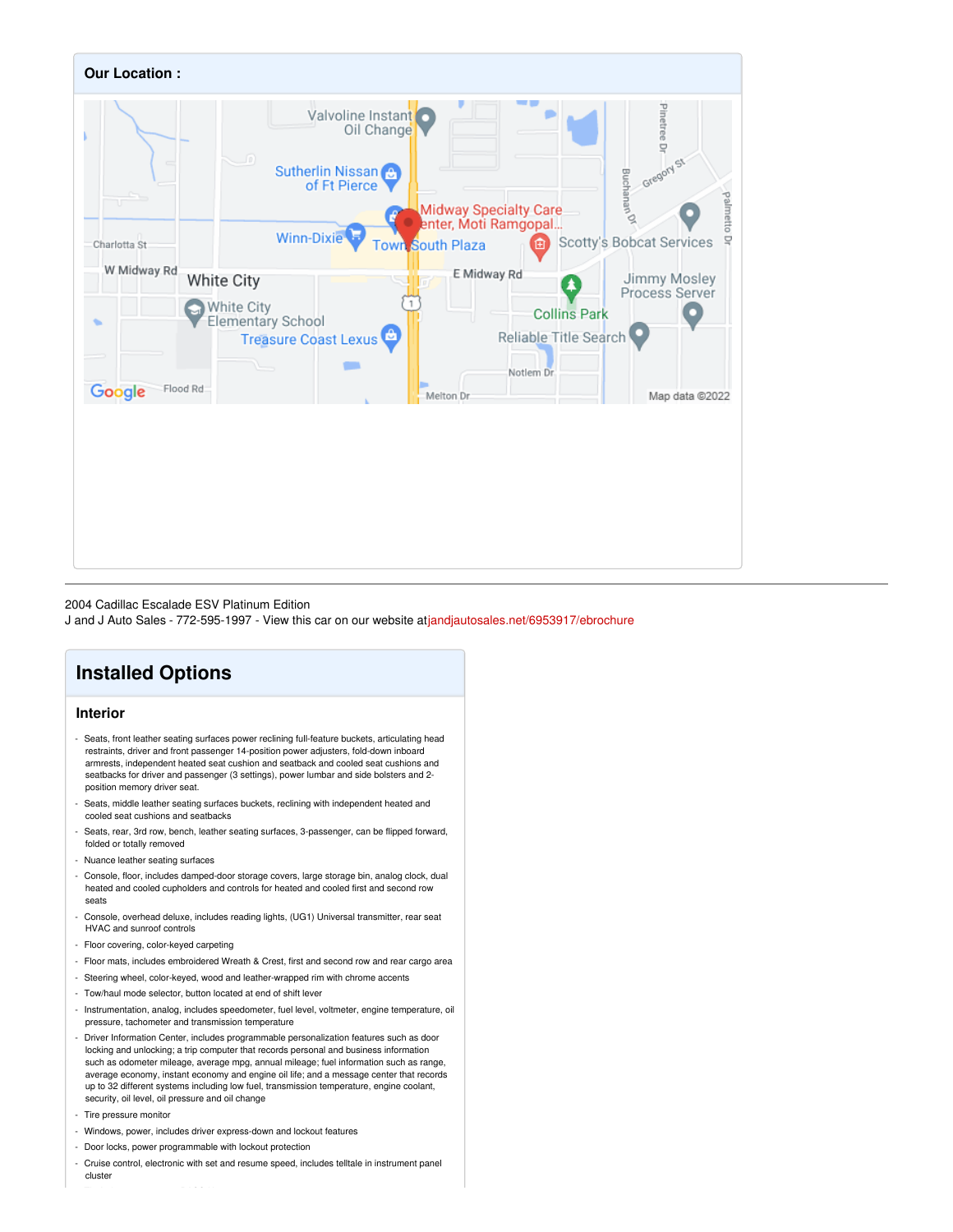- Theft-deterrent system, PASS-Key
- Keyless entry, remote, includes 2 transmitters, panic button and content theft alarm
- OnStar, 1-year Directions & Connections Service, includes Automatic Notification of Air Bag Deployment, Emergency Services, Roadside Assistance, Stolen-Vehicle Tracking, AccidentAssist, Remote Door Unlock, Remote Diagnostics, Online Concierge, Remote Horn and Lights, Route Support, RideAssist, Information/Convenience Services and available Personal Calling and Virtual Advisor. (Visit onstar.com for system information and details.)
- Universal transmitter, HomeLink, includes garage door opener, 3-channel programmable
- Climate control, tri-zone, automatic, includes individual climate settings for driver, right front passenger and rear passengers
- Defogger, rear-window, electric
- Entertainment system, second and third row, includes DVD with remote control, 2 overhead displays, 4 infrared wireless headphones, auxiliary audio/video jacks, remote game plug-in and mute button in overhead console.
- Sound system, ETR AM/FM stereo with CD player, DVD Integrated Navigation Radio (INR), includes full-feature autonomous navigation, 1 DVD disc, Points of Interest, seek-and-scan, auto-tone control and Radio Data System
- Sound system, 6-disc CD changer, in-dash
- Sound system feature, Bose luxury speaker system, enhanced performance amplification, ers including sub woofe
- Sound system feature, rear audio controls, includes dual headphone jacks (headphones not included), controls for volume, station selection and media
- Sound system feature, XM Satellite Radio, 100 channels of digital quality sound coast-tocoast. Displays song title, artist and entertainment genre (Subscription fees apply. Available only in the 48 contiguous U.S.)
- Sound system feature, steering wheel mounted radio controls and rear mounted rear seat audio controls
- Antennas, front and integral rear- Cupholders, dual front, heated and cooled
- Cupholders, dual front, 2nd and 3rd rows
- Mirror, inside rearview, electrochromic (light-sensitive auto dimming), 8-point compass and outside temperature indicator
- Assist handle, front passenger, color-keyed- Lighting, interior courtesy, theater dimming - Pedals, power adjustable, with memory
- 

#### **Exterior**

- Sunroof, power, tilt-sliding, electric with express-open and wind deflector
- Luggage rack, roof-mounted, chrome accent (Cross bars not included on Platinum Edition)
- Cladding, body-color protective, doors only- Bumper, front, body-color
- Bumper, rear, body-color- Door handles, chrome
- Assist steps, color-keyed, with chrome accents, mounted between front and rear wheels at bottom of rocker panel
- Grille, chrome
- Headlamps, High-Intensity Discharge, includes flash-to-pass feature and Twilight Sentinel automatic lamp control
- Fog lamps, front, rectangular, halogen, incorporated into the front fascia
- Daytime running lamps, includes automatic exterior lamp control
- Glass, Solar-Ray deep tinted (all windows except light tinted glass on windshield, driver and front passenger)
- Mirrors, outside rearview, power folding, power, heated, color-keyed, driver side electrochromic (light-sensitive auto dimming), turn signal in glass, with ground illumination, programmable to provide curb view when in reverse
- Rear Park Assist, Ultrasonic (URPA), includes instrument panel-mounted shutoff switch, rearview LED light bar and audible chime warning
- Wipers, intermittent, front wet arm with pulse washers
- Body, liftgate with liftglass, rear door system, includes rear-window wiper/ washer and defogger, lightweight aluminum

#### **Safety**

- Seats, front leather seating surfaces power reclining full-feature buckets, articulating head restraints, driver and front passenger 14-position power adjusters, fold-down inboard armrests, independent heated seat cushion and seatback and cooled seat cushions and seatbacks for driver and passenger (3 settings), power lumbar and side bolsters and 2 position memory driver seat.
- Seats, middle leather seating surfaces buckets, reclining with independent heated and cooled seat cushions and seatbacks
- Seats, rear, 3rd row, bench, leather seating surfaces, 3-passenger, can be flipped forward, folded or totally removed
- Nuance leather seating surfaces
- Console, floor, includes damped-door storage covers, large storage bin, analog clock, dual heated and cooled cupholders and controls for heated and cooled first and second row seats
- Console, overhead deluxe, includes reading lights, (UG1) Universal transmitter, rear seat HVAC and sunroof controls
- Floor covering, color-keyed carpeting
- Floor mats, includes embroidered Wreath & Crest, first and second row and rear cargo area
- Steering wheel, color-keyed, wood and leather-wrapped rim with chrome accents
- Tow/haul mode selector, button located at end of shift lever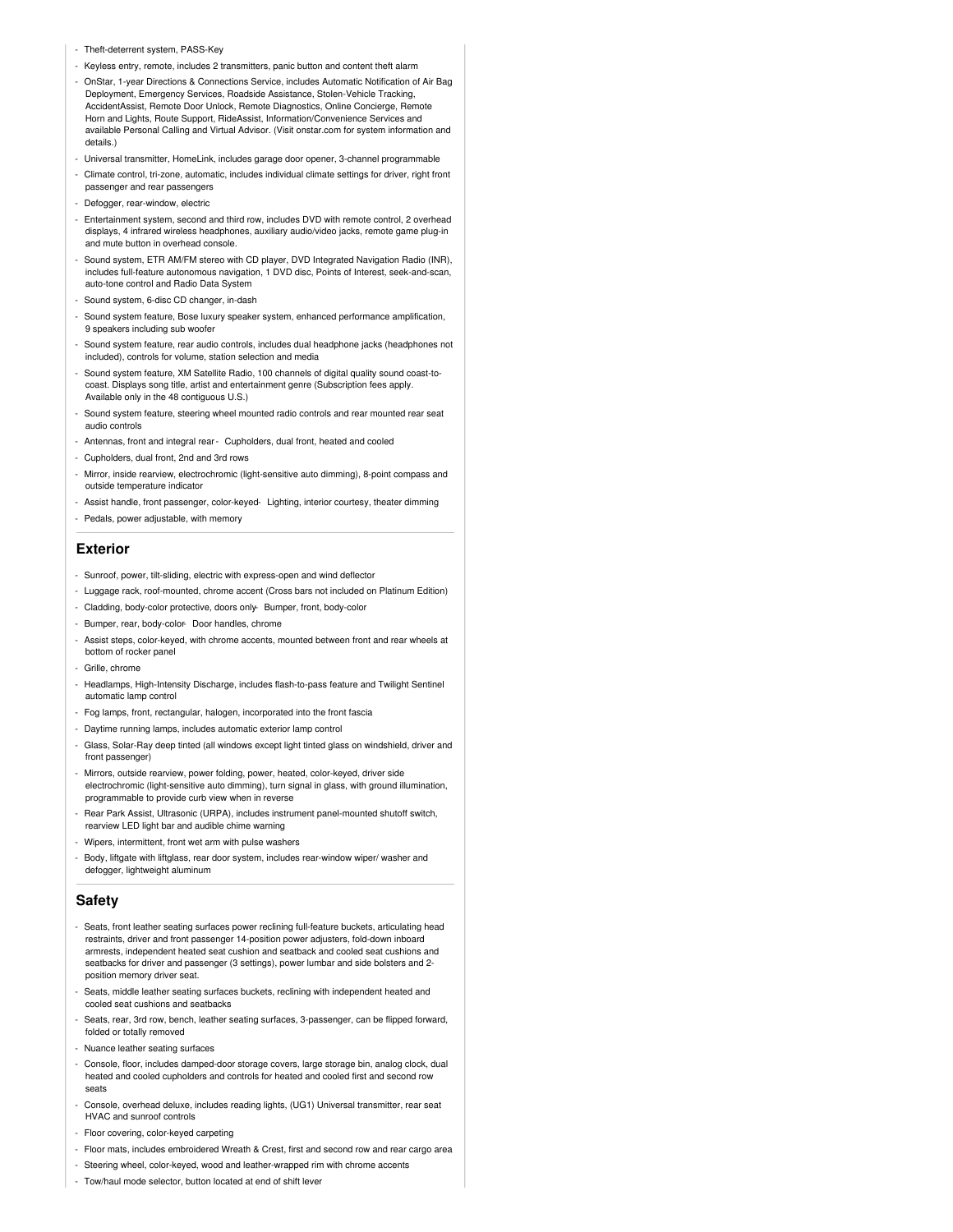- Instrumentation, analog, includes speedometer, fuel level, voltmeter, engine temperature, oil pressure, tachometer and transmission temperature
- Driver Information Center, includes programmable personalization features such as door locking and unlocking; a trip computer that records personal and business information such as odometer mileage, average mpg, annual mileage; fuel information such as range, average economy, instant economy and engine oil life; and a message center that records up to 32 different systems including low fuel, transmission temperature, engine coolant, security, oil level, oil pressure and oil change
- Tire pressure monitor
- Windows, power, includes driver express-down and lockout features
- Door locks, power programmable with lockout protection
- Cruise control, electronic with set and resume speed, includes telltale in instrument panel cluster
- Theft-deterrent system, PASS-Key
- Keyless entry, remote, includes 2 transmitters, panic button and content theft alarm
- OnStar, 1-year Directions & Connections Service, includes Automatic Notification of Air Bag Deployment, Emergency Services, Roadside Assistance, Stolen-Vehicle Tracking, AccidentAssist, Remote Door Unlock, Remote Diagnostics, Online Concierge, Remote Horn and Lights, Route Support, RideAssist, Information/Convenience Services and available Personal Calling and Virtual Advisor. (Visit onstar.com for system information and details.)
- Universal transmitter, HomeLink, includes garage door opener, 3-channel programmable
- Climate control, tri-zone, automatic, includes individual climate settings for driver, right front passenger and rear passengers
- Defogger, rear-window, electric
- Entertainment system, second and third row, includes DVD with remote control, 2 overhead displays, 4 infrared wireless headphones, auxiliary audio/video jacks, remote game plug-in and mute button in overhead console.
- Sound system, ETR AM/FM stereo with CD player, DVD Integrated Navigation Radio (INR), includes full-feature autonomous navigation, 1 DVD disc, Points of Interest, seek-and-scan, auto-tone control and Radio Data System
- Sound system, 6-disc CD changer, in-dash
- Sound system feature, Bose luxury speaker system, enhanced performance amplification, 9 speakers including sub woofe
- Sound system feature, rear audio controls, includes dual headphone jacks (headphones not included), controls for volume, station selection and media
- Sound system feature, XM Satellite Radio, 100 channels of digital quality sound coast-tocoast. Displays song title, artist and entertainment genre (Subscription fees apply. Available only in the 48 contiguous U.S.)
- Sound system feature, steering wheel mounted radio controls and rear mounted rear seat audio controls
- Antennas, front and integral rear- Cupholders, dual front, heated and cooled
- Cupholders, dual front, 2nd and 3rd rows
- Mirror, inside rearview, electrochromic (light-sensitive auto dimming), 8-point compass and outside temperature indicator
- Assist handle, front passenger, color-keyed- Lighting, interior courtesy, theater dimming
- Pedals, power adjustable, with memory

#### **Mechanical**

- Engine, Vortec high-output 6000 V8 SFI (345 HP [257.0 kW] @ 5200 rpm, 380 lb. -ft. [513.0 N-m] @ 4000 rpm)
- Transmission, 4-speed automatic, heavy-duty, electronically controlled with overdrive and tow/haul mode
- Cooling, external transmission oil cooler, auxiliary heavy-duty air-to-oil
- Transfer case, AWD, electronic automatic system, full-time, "always-on" all-wheel drive
- All wheel drive
- Trailering equipment, heavy-duty, includes trailering hitch platform, 7-wire harness with independent fused trailering circuits, 7-way sealed connector, (K47) Air cleaner, highcapacity and (KNP) Cooling, external transmission oil cooler, auxiliary heavy-duty air-to-oil
- Rear Axle Ratio, 3.73
- StabiliTrak, vehicle stability enhancement system, includes disable switch
- Traction control system, electronic, all-speed
- Battery, heavy-duty, 600 cold-cranking amps, includes rundown protection and retained accessory power
- Alternator, 145 amps- Recovery hooks, 2 front, frame-mounted, recessed in front fascia - GVWR, 7200 lbs. (3266 kg)
- Suspension, front, SLA, independent torsion bar and stabilizer bar
- Suspension, rear, 5-link coil spring
- Suspension Package, Road-Sensing, electrically controlled shock absorbers
- Tires, P275/55R20, all-season, blackwall
- Wheels, 4 20" x 8.5" (50.8 cm x 21.6 cm) 9-spoke, chrome, aluminum, includes 16" (40.6 cm) spare
- Tire, spare, full-size, 16" (40.6 cm)- Tire carrier, outside spare, lockable- Steering, power
- Brakes, 4-wheel antilock, 4-wheel disc, Hydroboost
- Fuel capacity, approximate, gallon (liters) 31 (117)

**Ontion Packages**